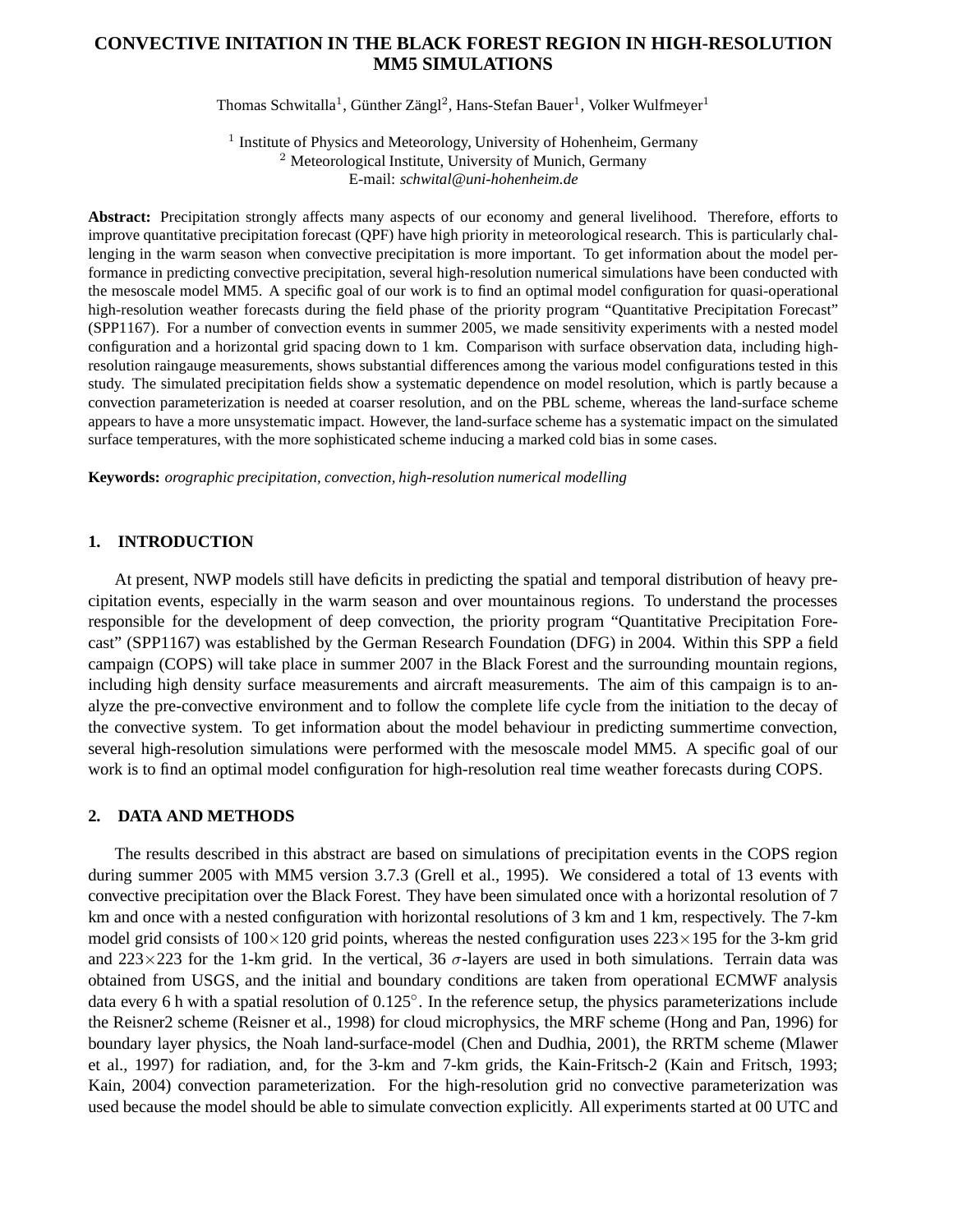ended at 06 UTC on the following day. Within our attempt to find an optimal model configuration for the COPS region, sensitivity tests with different options for boundary layer physics and LSM physics were conducted for four selected cases with the nested model configuration. Moreover, the operational 7-km LM forecasts of the German Weather Service (DWD) were considered for comparison with the 7-km MM5 simulations.

To validate the model results against observations, we used hourly 2-m temperature, 2-m dewpoint and 10 m windspeed data from the SYNOP network of the German Weather Service (DWD) and hourly raingauge data from the Environmental Protection Office of Baden-Württemberg and Météo France. The area of investigation was limited to the COPS region as shown in Fig. 1.

## **3. RESULTS**

Comparison of the reference simulations with the available surface observations reveals a number of interesting results (Fig. 2a). While the 2-m temperature of the 7-km MM5 simulations agrees very well with the observations, the 1-km runs show a warm bias in the early morning and during the night and a slight cold bias in the afternoon. The LM of the DWD shows the same behaviour as the 1-km MM5 during the early morning and in the evening but tends to overestimate the maximum temperatures. On the other hand, the simulated wind speeds are closer to observations in the 1-km MM5 simulations than in both 7-km simulations. While the latter overestimate the surface wind speed throughout the day, the 1-km simulations have only a small positive bias at night. At both MM5 resolutions, the simulated 2-m dewpoint shows a step-like increase at sunrise and a further gradual increase during the day until 17 UTC, greatly exceeding the observed values. Afterwards, the dewpoint decreases rapidly. This indicates that the simulated daytime evaporation is too large, which would be consistent with the fact that the MM5 has a notable cold bias on some days (see Fig. 2b). However, the moist bias of the LM forecasts is even larger although this model exhibits a warm bias during the day.

For the hourly accumulated surface precipitation, we find a substantial overestimation for the 7-km MM5 whereas a slight underestimation occurs at 1 km. Moreover, there are large differences in the temporal evolution, with convection evolving 3–4 hours too early at 7 km resolution and 1–2 hours too late at 1 km resolution. This suggests that the Kain-Fritsch convection scheme initiates convection systematically too early, whereas the explicitly simulated convective initiation is more realistic. Interestingly, the temporal evolution of the 7-km LM rainfall is again completely different, showing a double peak structure with a local minimum at about the time of the observed rainfall maximum (see also Damrath, 2004). Apart from that, the spatial distribution of the convective rainfall is more realistic at 1 km resolution (not shown), mainly because explicitly simulated convection cells move with the ambient wind whereas parameterized convection produces the rainfall at the place where the convection is initiated. The bias in the spatial pattern of parameterized convection is sometimes referred to as "luff-lee effect" because there tends to be too much rain over the windward slope and over the crest of the mountain, whereas a pronounced dry bias occurs in the lee.

The results of our sensitivity tests, averaged over the four selected cases, are displayed in Fig. 2b. The selected subset of cases differs from the full period in that the reference runs exhibit a marked cold bias during the day, which seems to be partly due to an early appearance of clouds on three out of the four days and partly due to an overestimation of surface evaporation on hot summer days. The experiments with the ETA-PBL scheme (Janjić, 1994) show an even larger underestimation of the 2-m temperature, which is probably related to a further increased temporal bias in the formation of clouds, causing a decrease in the net radiation flux. On the other hand, the overestimation of the dewpoint further increases compared to the MRF PBL (Hong and Pan, 1996). The wind speed shows only small differences compared to the reference run, but the simulated rainfall greatly decreases, turning a marked positive bias (for the subset of four cases) into a pronounced negative bias. Simulations with the 5-layer soil model (Dudhia, 1996) instead of the Noah-LSM show much better results for the 2-m temperature, but it is remains to be tested whether the temperature would be overestimated on other days for which the Noah-LSM predicted realistic temperatures. The impact on the daytime 2-m dewpoint is small, but nocturnal dewpoints become less realistic than with the Noah scheme because they do not decrease enough after sunset. Moreover, the nocturnal wind speeds tend to be overestimated with the 5-layer soil model. However, there is nearly no effect on the spatially averaged hourly surface precipitation. The simulations with Blackadar-PBL (Zhang and Anthes, 1982) also use the 5-layer soil model because this PBL scheme cannot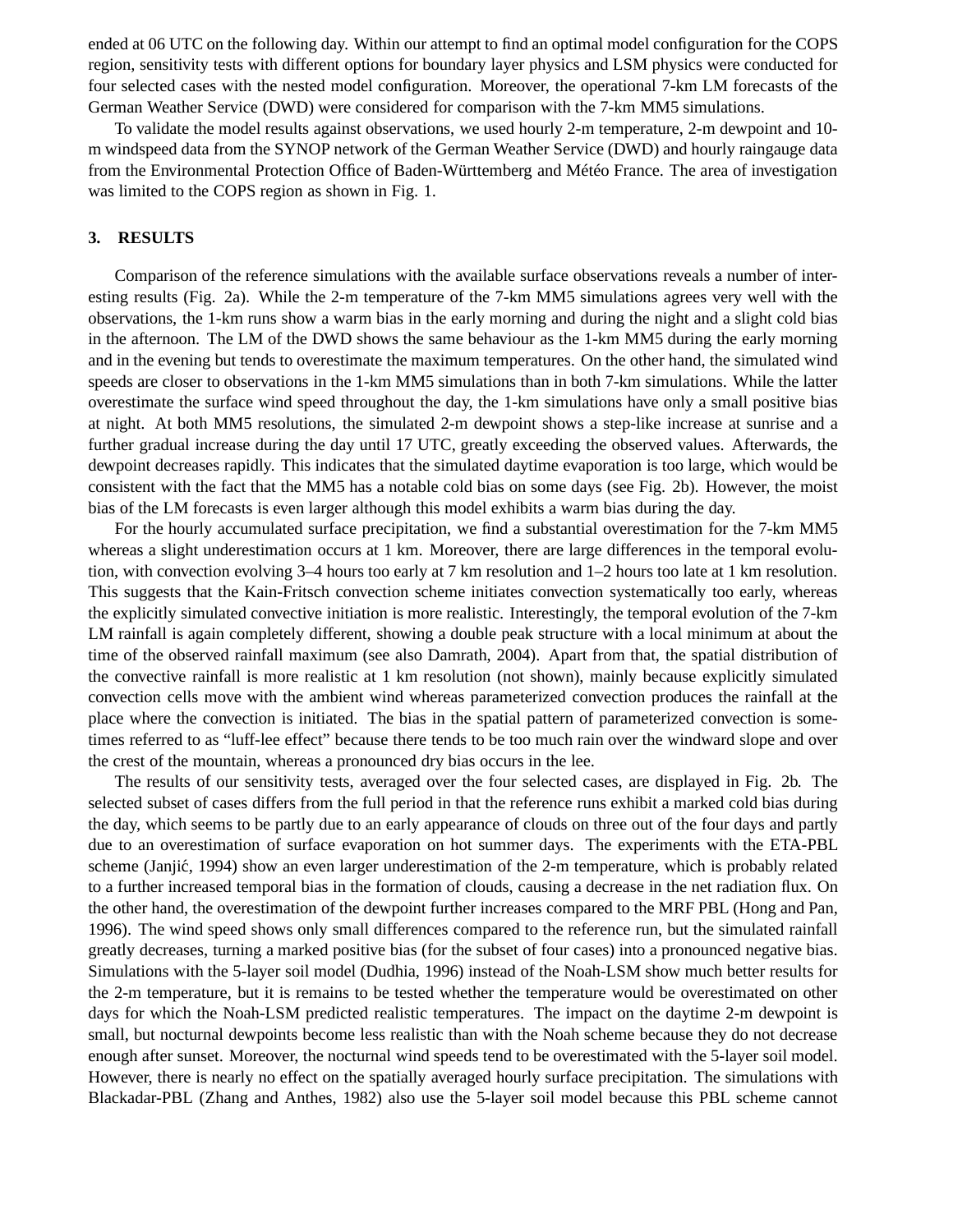be combined with the Noah-LSM. Except for a higher peak precipitation rate, the results differ only slightly from those with the MRF PBL and 5-layer soil model. Simulations with the truly horizontal diffusion scheme (Zängl, 2002) for temperature and moisture exhibit slightly better results for temperature, but the impact on the rainfall amounts is fairly small. However, inspection of the fields suggests a somewhat improved agreement of the rainfall patterns (not shown). Further sensitivity tests revealed that using the 1-km model domain without the surrounding 3-km domain greatly degrades the model performance because the distance from the lateral model boundary then becomes too small for a proper development of convection. Moreover, increasing the vertical resolution from 36 to 60 layers has no systematically positive impact and thus is regarded as a waste of computing time.



**Figure 1:** Investigated area with DWD-SYNOP-network (blue) and hourly precipitation network (white)



**Figure 2:** left: Average diurnal cycles (13 cases) of wind speed, temperature, dewpoint and precipitation for the MM5 reference simulations and LM; right: Average diurnal cycles (4 cases) for MM5 sensitivity experiments.